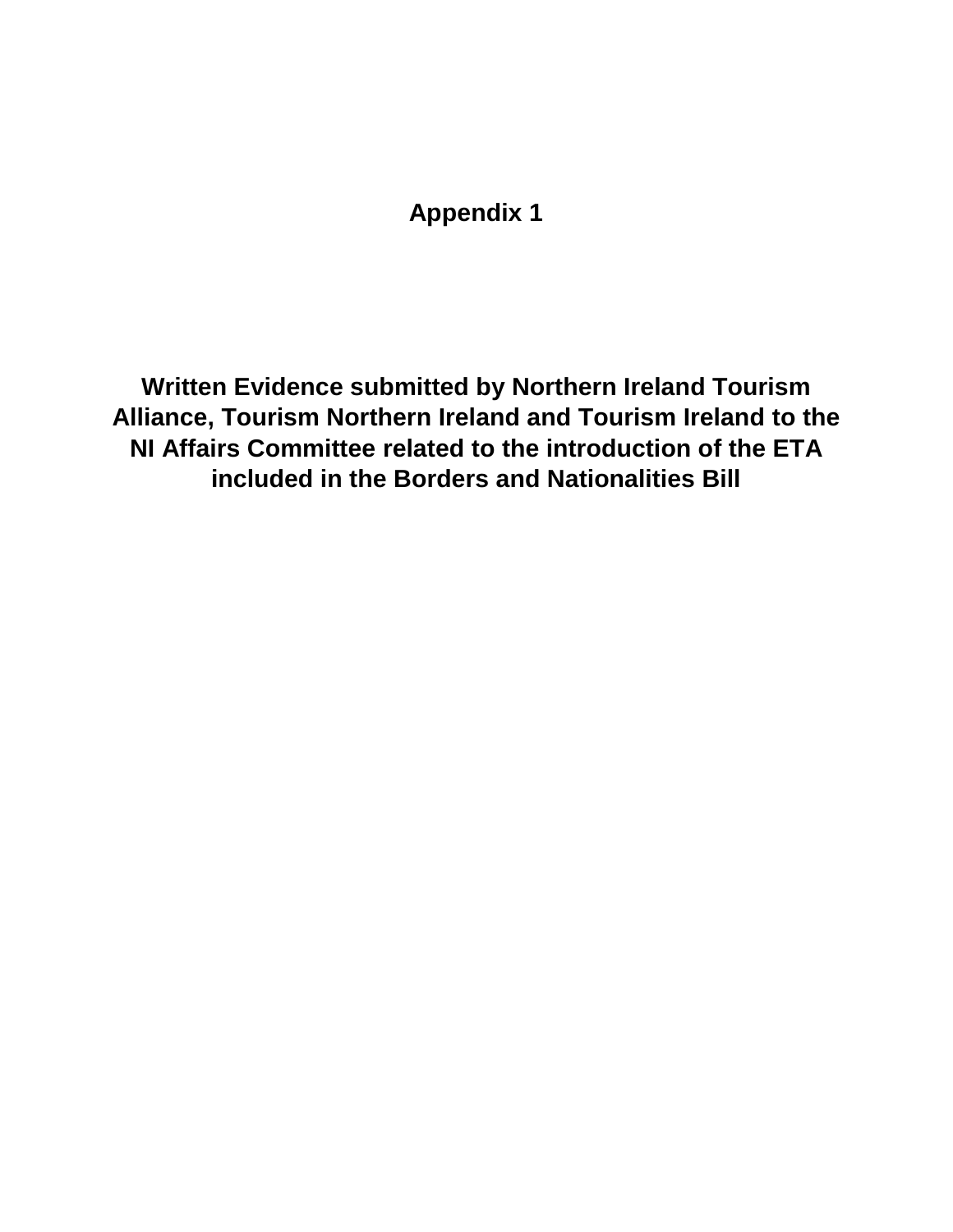**Written evidence submitted by Northern Ireland Tourism Alliance, related to Tourism and the Common Travel Area non-inquiry Committee business (TCT0002)**

### **Briefing: Borders and Nationalities Bill – Electronic Travel Authorisation (ETA) and the implications for Tourism**

# **Introduction**

NITA welcome the opportunity to provide evidence to the NI Affairs Committee in regard of the impact of the introduction of the ETA, included in the Borders and Nationalities Bill on tourism in Northern Ireland.

The NI Tourism Alliance, established in 2018 and led by industry, is the voice for tourism and travel in Northern Ireland with members spanning all sectors of the tourism economy. An overview of our work and our members is included at the end of this document.

# **Tourism – A Key Economic Driver**

Prior to the covid-19 pandemic, tourism has been one of the most resilient and successful parts of the local economy surpassing returns on investment made in other industrial sectors and outpacing the average in job creation. 2019 was a record breaking year for Tourism which generated over £1bn in direct visitor spend and supported over 72,000 jobs.

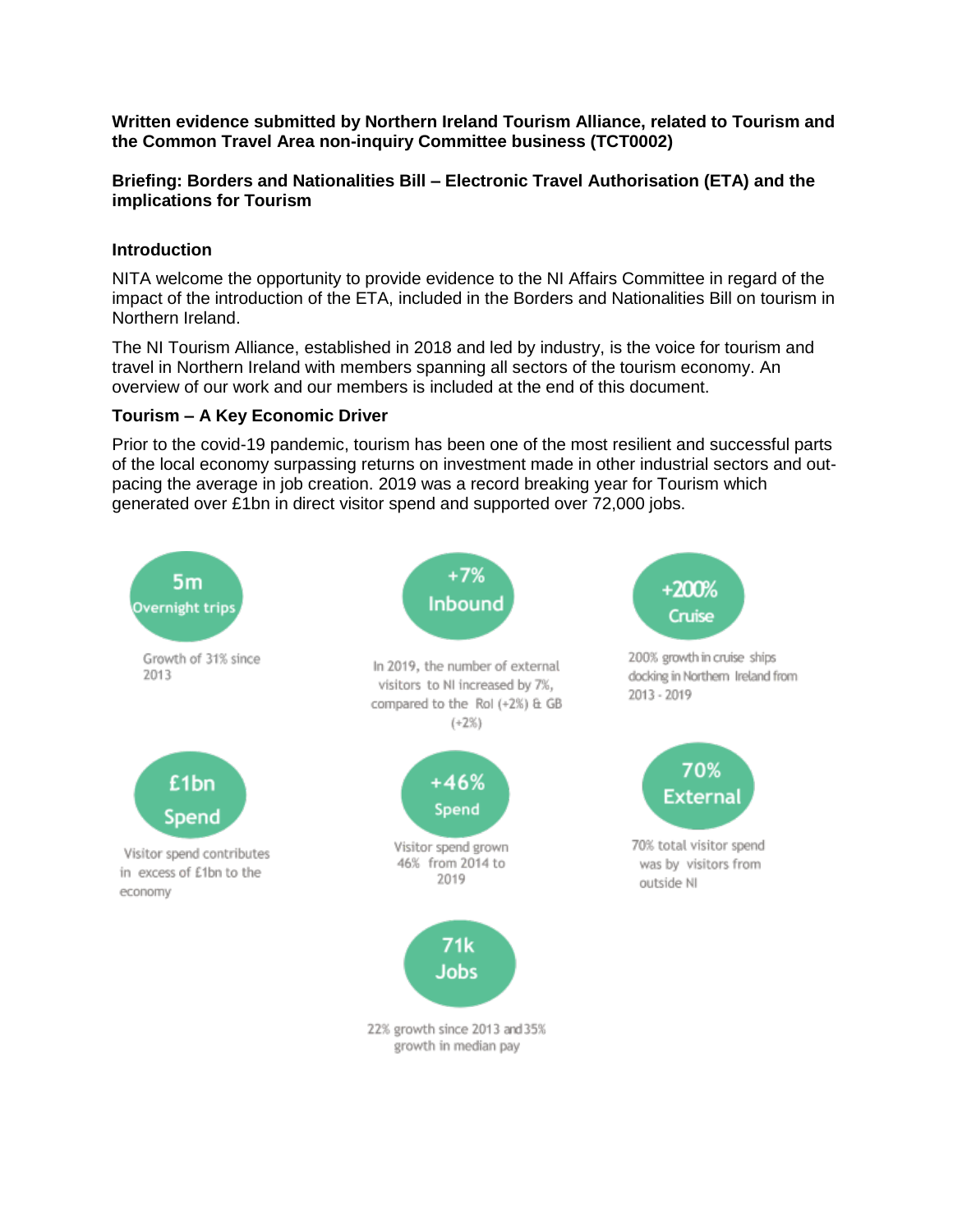#### **Impact of Pandemic on Tourism**

Tourism businesses have been at the forefront of the catastrophic economic impact of Covid-19. In effect, the tourism industry lost 12 months of trading during the 24 months of the pandemic. It is estimated that the industry and therefore the economy will have lost over £1bn in visitor spend during that period.

Tourism businesses have shown resilience, innovation and agility to come through the pandemic and there is an ambition to build back stronger, however with unprecedented levels of debt, significantly reduced reserves and increasing costs the industry has its challenges to overcome in order to recover and grow.



# **Borders and Nationalities Bill – Electronic Travel Authorisation (ETA) and the implications for Tourism**

The UK Government are in the process of passing the ['Nationalities and Borders Bill'.](https://bills.parliament.uk/bills/3023)

The bill is now at the consideration of amendments stage and the House of Commons is considering the amendments made by the House of Lords. Part of this legislation proposes visa requirement for non-British and Irish nationals to cross the border in Ireland something which the Northern Ireland Tourism Alliance (NITA) and other tourism bodies across the island of Ireland believe will be hugely detrimental to tourism on the island.

Northern Ireland is promoted internationally by Tourism Ireland, as part of the Island of Ireland destination, and the majority of overseas visitors to Northern Ireland arrive via Dublin.

Typically, non-GB overseas tourists who travel to Northern Ireland (those that spend at least one night in Northern Ireland):

- 60% spend nights in both Northern Ireland and Ireland
- 13% spend nights only in Northern Ireland but access via a port in Ireland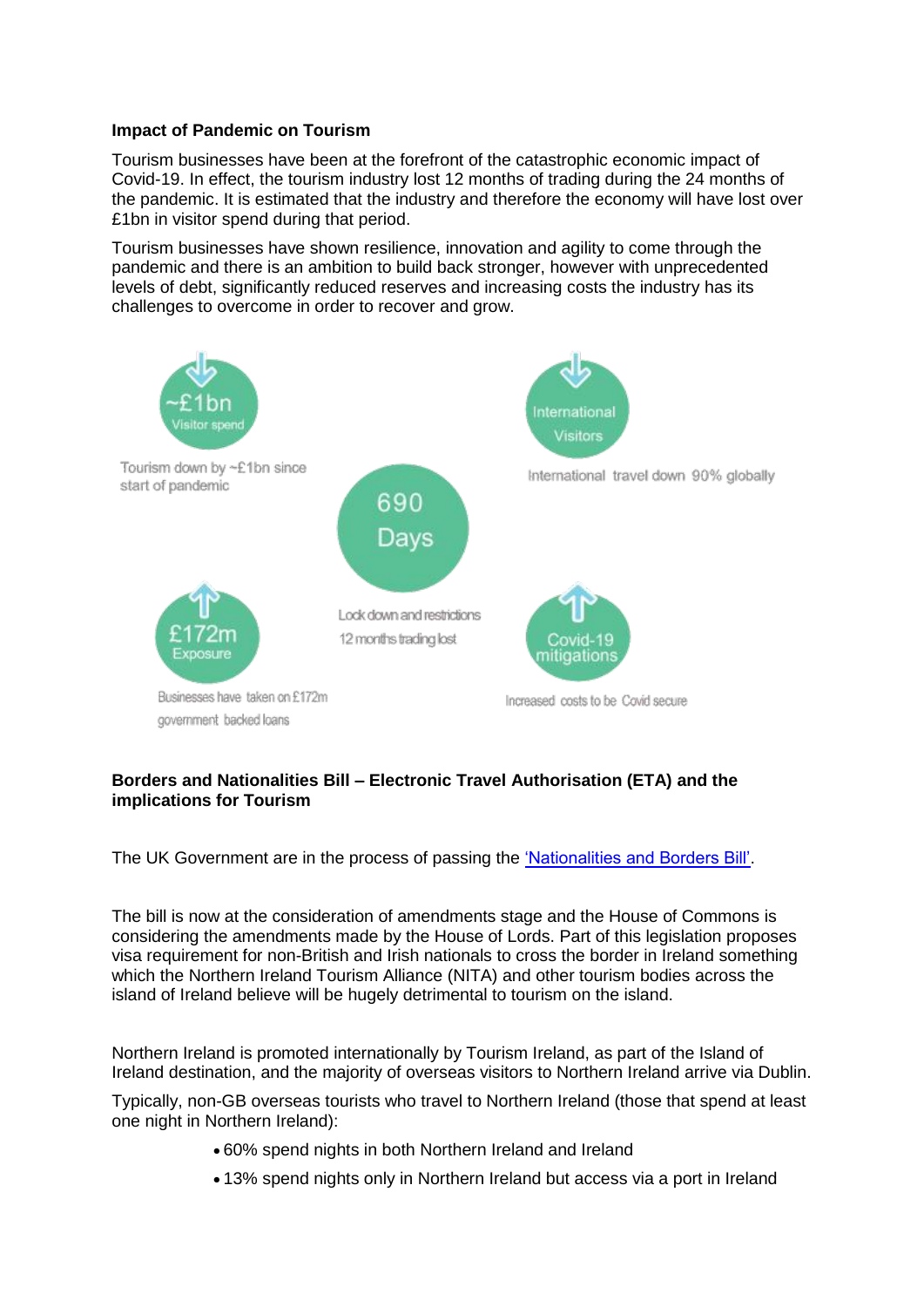#### **Bill summary**

The bill is primarily an asylum and immigration bill, however the new legislation extends to short visits into the UK, so tourists will have to comply.

As is stands all non-visa nationals (NVNs) visitors into the UK, who do not hold British or Irish citizenship, will have to apply for an ETA. It is planned that this be fully operational by the start of 2025. There will be a charge attached to this, and once issued, the ETA will entitle the holder to one visit into the UK. Further details as to the exact cost and means of application/issuing are, as yet, unclear. How an approved ETA would be validated for single entry on the Irish border is also unclear.

#### **Industry concerns**

The tourism industry in Northern Ireland and across the island have not been consulted at any stage in this process despite being key stakeholders. Introducing an ETA requirement to cross the border in Ireland is of huge significance to our industry, yet in spite of this we see none of our concerns taken on board thus far. This briefing details some of the many ways in which this proposal impacts the tourism industry and the reasons we consider it to be unworkable. We welcome a revision of the proposed legislation and ongoing engagement with key voices in our industry.

Our concerns are echoed by Tourism Northern Ireland and Tourism Ireland and the Irish government has also been outspoken it is desire to see proposals for an ETA requirement on the island of Ireland quashed.

Various industry partners have studied and costed the potential impact of this proposal and their findings are extremely concerning for an industry already on its knees after the pandemic.

This briefing outlines a summary of these findings

### **Difficulty to implement**

Northern Ireland is unique in that it is the only part of the UK that shares a land border with another state. There are over 300 crossing points on this border. It seamlessly sits on fields, villages, streets and bridges. A requirement to have an ETA for every single crossing could run into hundreds of pounds per day for tourists or non-British or Irish residents of Republic of Ireland (RoI) on the border. It would be impossible (and undesirable) to validate every crossing making the proposed legislation totally unworkable.

Independent travellers frequently cross the border multiple times whether travelling by rental car or bus. It would be common to go through the north via Derry/Londonderry to Donegal and back via Belfast to Dublin. A relatively standard itinerary such as this would require multiple single-entry ETAs and would be a significant extra expense as well as an administrative and psychological deterrent to tourism.

There are many non-Irish EU nationals employed in the tourism sector in the RoI including, but not limited to coach drivers. They are employed and legally resident in RoI, yet their job requires crossing the border, sometimes multiple times per day. Under the proposed scheme they would require a separate ETA for every entry. In addition to these there are the tours which travel to Ireland from mainland Europe, for whom this will be equally unworkable. In an area already experiencing a skills shortage this could prove devastating.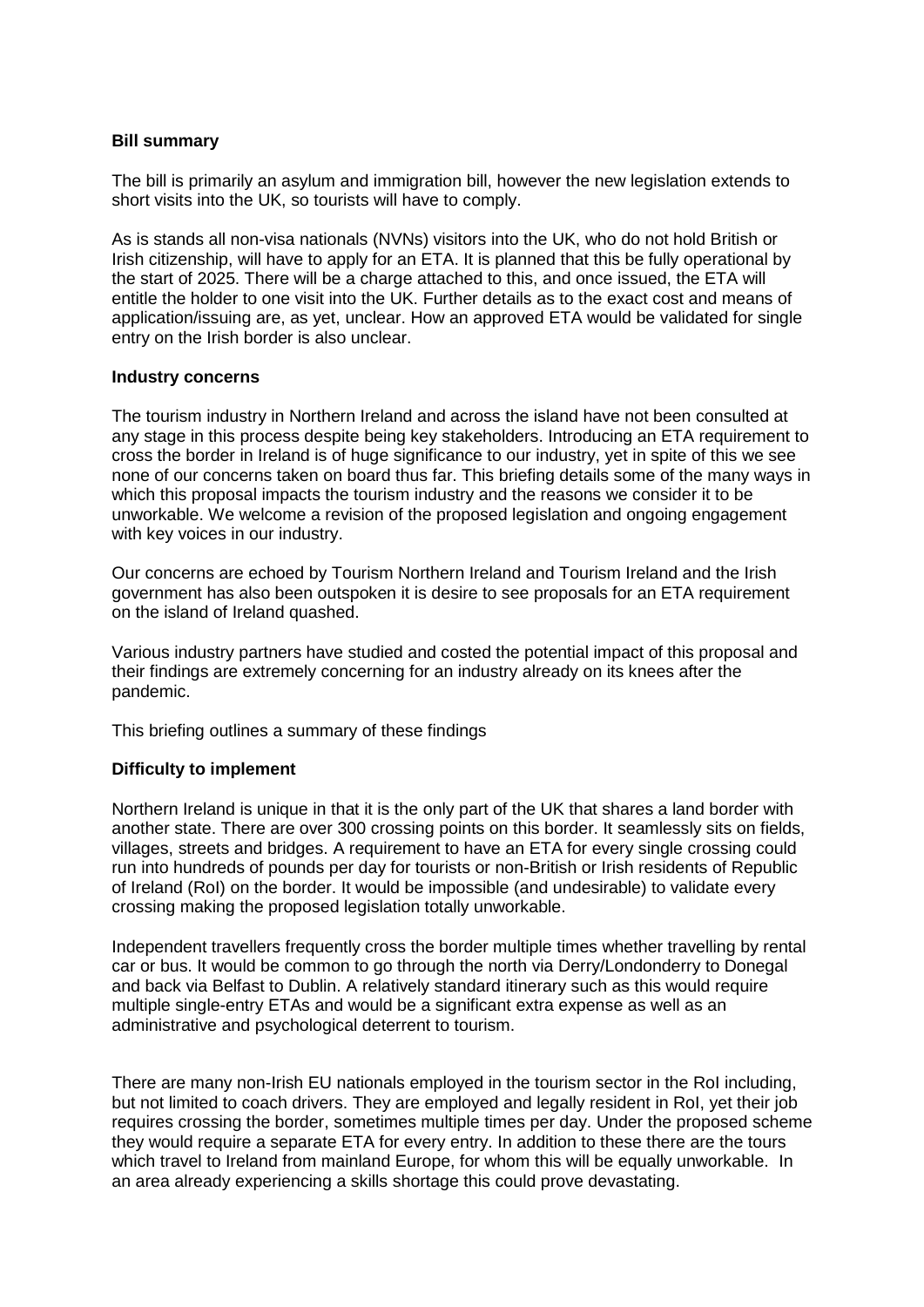Tourism Ireland research has continually confirmed that hassle and expense are key deterrents for travellers when choosing their holiday destination, therefore consumer perception on ease of travel is paramount. In addition to the bureaucracy and cost we must also consider the threat of prosecution of noncompliance as a significant deterrent. If implemented in its current form this will be expensive and unclear and tourists may likely decide not to bother with the northern part of any itinerary. Furthermore, with fuel costs, inflation and now ETA, the risk is that many global tour operators will exclude Belfast and NI from their itineraries as no longer a feasible option.

The experience of differing regulations and requirements under covid was an example of an administrative, financial and psychological border to free travel and the industry suffered from mass cancellations from tour operators.

Another factor to be considered is the communication element. Entry requirements for any country are generally given when travel is booked into the port of entry. Travellers arriving in to the RoI will not be given this information and so many, especially independent travellers, may be unaware of the requirements and find themselves inadvertently having broken the law. Obviously, this is something we must try and avoid.

# **Financial implications**

NITA and industry partners have costed the implication of the ETA some of those findings are outlined below. Should further information be required this can be provided.

- On an industry-wide level we estimate that the introduction and associated costs of the ETA for NVNs could impact over half a million visitors and put £160.6m visitor spend at risk (based on 2019 NISRA figures).
- In addition, 9% of residents in the RoI are not Irish citizens but are legally resident due to EU membership. Under this proposal they will require an ETA every time they cross the border. Based on 2019 visitor numbers (NISRA) this could impact up to 68,000 visitors from RoI putting around **£13M at risk** from this alone. This is a conservative estimate as there was a significant (estimated ~50%) increase in these numbers during the pandemic
- Visit Belfast handled 867,300 visitor enquiries through its Visitor Information Centres in 2019/20. 48% (416,000) of those enquiries were from outside the common travel area with many coming into the city via Dublin due to international air access - or as part of an all-island trip.
- For the City of Derry, due to its proximity to the border, more than 30% of its visitors are from outside the CTA, well above the national average for NI. Derry/Londonderry, which is a former (and the first ever) UK City of Culture, could see the years of hard work and innovation which went into establishing it as a go-to place in the field of tourism put at risk due to uncertainty and bureaucracy resulting from the ETA and its unworkability.
- Research from one of NI's key attractions forecasts that an estimated 25% of visitors from outside the Common Travel Area would not travel to Northern Ireland should ETA be a requirement. The combination of the forecasted **drop of both Irishresident and international visitors totals 15%**, bringing numbers down from 800,000 to 681,920 visitors. This is enormous.
- Based on the economic impact of this aforementioned key attraction contributing £430m in additional spend in its first 10 years, this potential 15% drop in visitors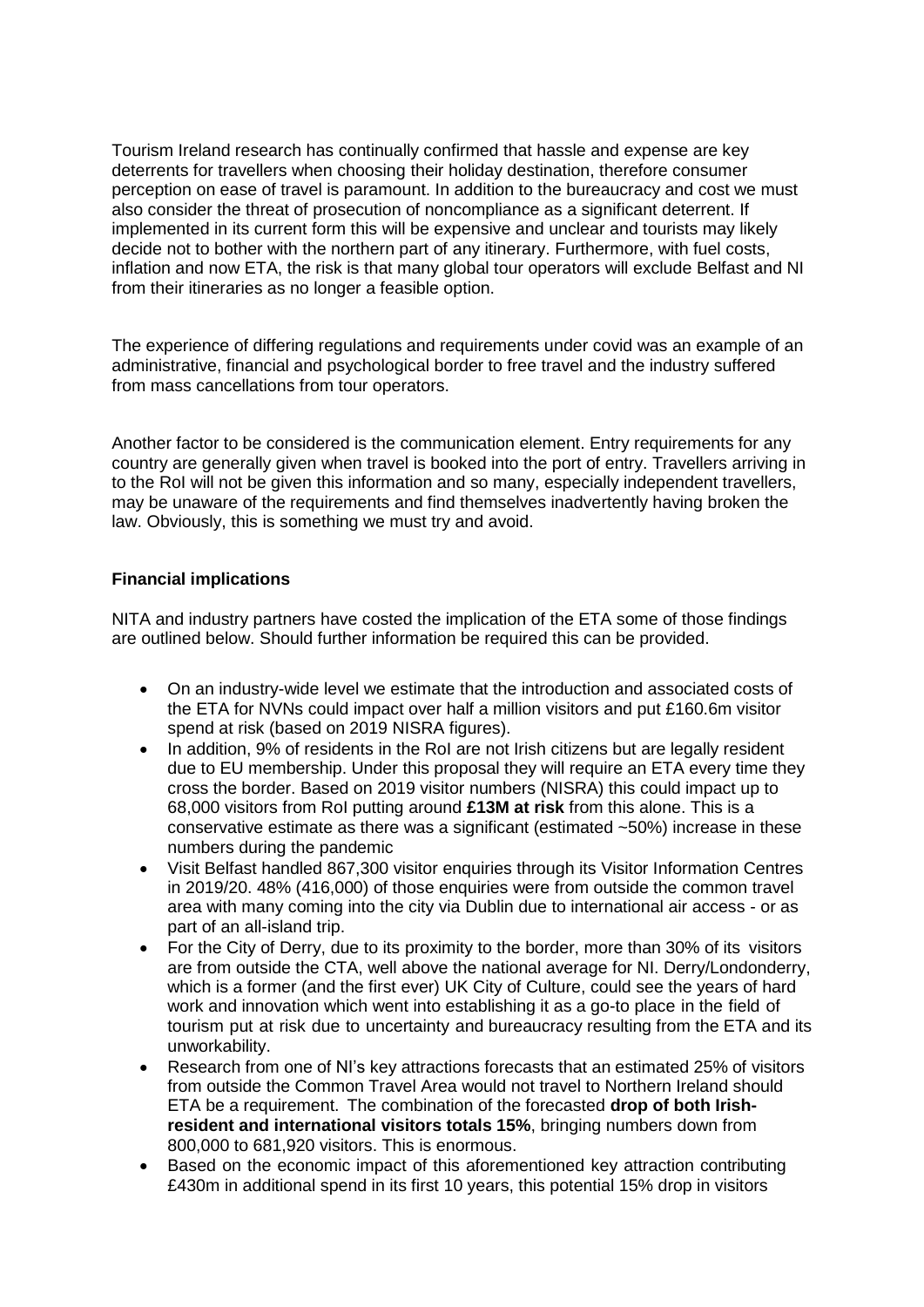would mean a **loss of approx £10million** in additional spend to the NI economy in financial year 2024/25

- Custodian of other key attractions have also put forward their concerns, noting that, in 2019 of the 998,000 visitors to one of their main sites, 78% were out of state, with significant number entering NI from RoI. It has also been noted that attractions close to the border may feel an even greater impact that that foreseen by the industry in general. Another factor giving them cause for concern is the impact this would have on volunteers, on which many attractions depend, and for whom Northern Ireland in general, and especially areas close to the border, may become a less attractive destination.
- Business tourism is a growing sector and Visit Belfast has advised that on average (5 years pre-pandemic), 35% of all inbound conferences secured for Belfast have been European and international events providing crucial midweek and year- round business for the tourism industry in Northern Ireland. The vast majority of these delegates enter via Dublin due to limited direct flight access into Belfast from international business source markets.
- ETA will significantly impact our ability to compete for international business tourism at a time when Northern Ireland has just launched an [ambitious 10 year](https://www.tourismni.com/industry-news/launch-of-new-integrated-strategy-for-business-events/) [strategy for](https://www.tourismni.com/industry-news/launch-of-new-integrated-strategy-for-business-events/)  [growth in business tourism to the region. T](https://www.tourismni.com/industry-news/launch-of-new-integrated-strategy-for-business-events/)he sales cycle for international conferences can be 3-5 years in advance so despite the legislation not coming into effect by 2025, it will impact sales prospects now and is a huge risk for international business bids.

### **Precedent**

The Home Office currently have an exemption to existing immigration policy for visitors to NI. EU visitors are no longer able to travel to the UK on an EU ID card however, the Home Office have made an exemption permitting visitors holding only an EU ID card to cross the land border from RoI to NI. This means that the legal entry requirements for entry into the UK are different for ports and for the land border with RoI. This is a sensible and enforceable policy which the tourism industry would like to see replicated in this case.

### **Proposed action**

In line with other exemptions which reflect specific geographic nature of the island of Ireland and the fact that Northern Ireland is promoted internationally as part of the Island of Ireland destination we would like to see an ETA exemption for all those travelling by land to Northern Ireland via the Republic of Ireland for the purposes of tourism/ business/ work/ medical treatment.

#### *About NITA*

NITA's role, as the single representative body for the tourism and travel industry in Northern Ireland, is to represent our members and ensure the voice of industry is listened to, to shape the future growth of tourism and lobbying at all levels of government and beyond to raise awareness of and contributing to the solution of major strategic issues affecting the industry, which include everything from the Covid-19 pandemic, the UK's exit from the European Union, the impact of APD, VAT, access to talent and skills development and the ongoing uncertainty of the economic climate to the industry's overall competitiveness and growth.

We work closely with the Department for the Economy, Tourism NI and Tourism Ireland and provide a conduit to the breadth of sectors that make up the Tourism & Travel economy. More recently we have been engaging with Department of Health and The Executive Office regarding Covid-19 regulations, guidance and reopening. NITA were part of the Tourism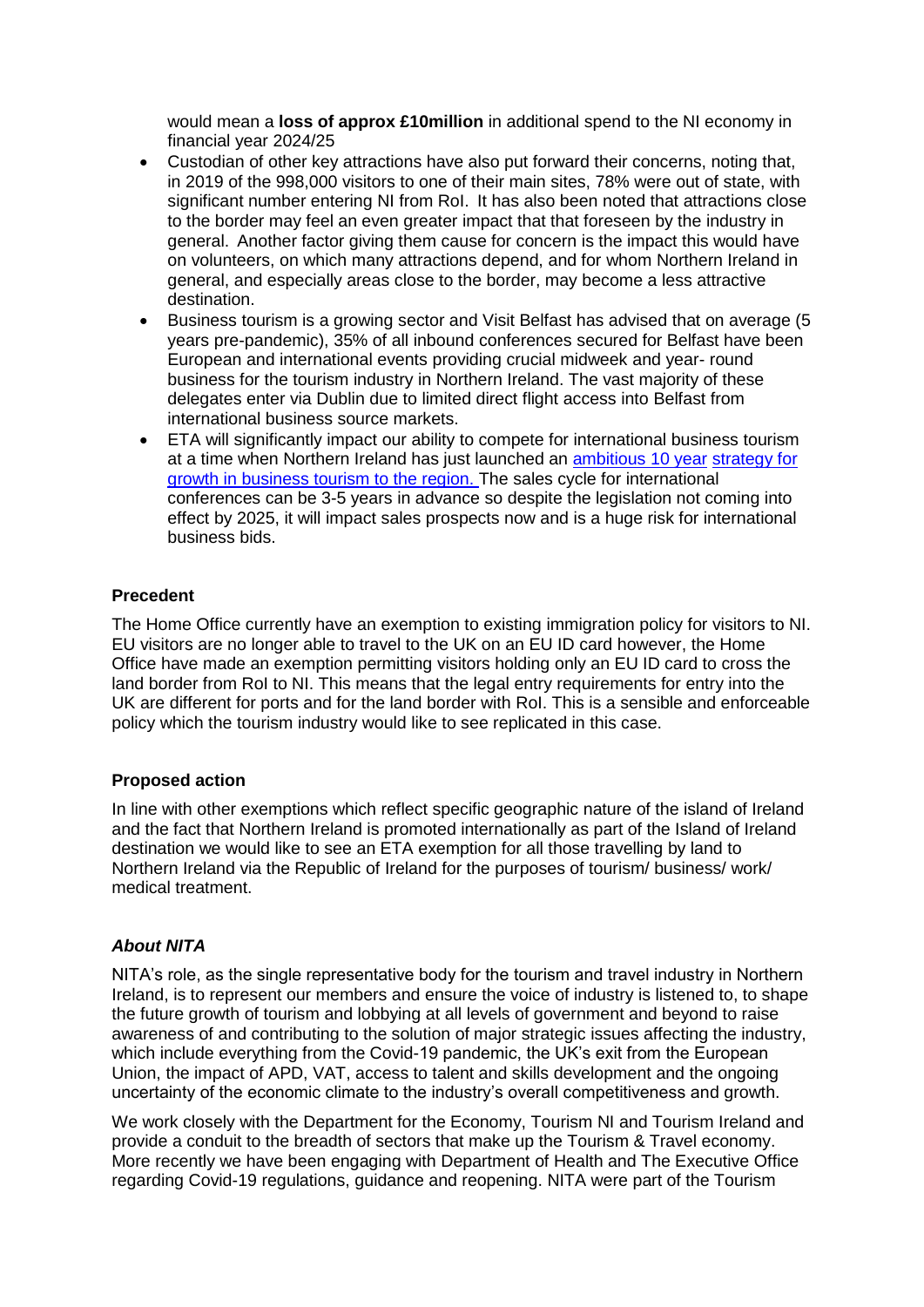Recovery Steering Group established by Minister Dodds in response to the decimating impact of Covid-19 to the tourism & travel industry.

In the UK, we are part of the Tourism Industry Emergency Response Group and the Tourism Industry Council ensuring that the challenges we face are understood and considered in policy developed and delivered through UK Government departments.

#### **Members:**

Titanic Belfast; Visit Belfast; National Trust; Belfast City Airport; Aer Lingus; British Airways; City of Derry Airport; Visit Derry; Belfast Harbour; Fermanagh Lakelands; Tour Guides NI; NI Tour Guides Association; Hinch Distillery; Titanic Distillers; Visit West Belfast; NI Hotels Federation; Hillsborough Castle; National Museums Northern Ireland; ABTA; Bus and Coach NI; ICC Belfast

#### **Associate Members**

Belfast Metropolitan College; Queens University Belfast; Translink; Belfast City Council; Derry and Strabane District Council; Ards and North Down Borough Council; Newry and Mourne District Council; Fermanagh and Omagh District Council; Antrim and Newtownabbey Borough Council; Mid and East Antrim Borough Council; Causeway Coast and Glens Borough Council; Lisburn and Castlereagh City Council; Armagh City, Banbridge and Craigavon Borough Council

#### **Strategic Partners**

Tourism NI; Tourism Ireland

# **Written evidence submitted by Tourism NI, related to Tourism and the Common Travel Area non-inquiry Committee business (TCT0001)**

# **Potential Impact of the Nationality and Borders Bill on Tourism in Northern Ireland**

The realisation of the proposed Nationality and Borders Bill has the potential to be damaging to the tourism industry in Northern Ireland. While there may be no routine checks planned on the border between Ireland and Northern Ireland, if this becomes a legal requirement, Tourism NI and Tourism Ireland, who are responsible for the marketing of the Island of Ireland overseas, will have to share that information with prospective visitors, including on our websites Discovernorthernireland.com and Ireland.com. We will also need to advise all overseas tour operators and their agents who feature Northern Ireland in their tour programmes.

Tourism is a vital industry for the Northern Ireland economy. Prior to COVID-19, 2019 was the best year ever for tourism to Northern Ireland, when we welcomed 2.245 million overseas visitors, who spent £589 million during their time here, supporting 70,800 jobs. Since 2010, there has been a +57% growth in overseas tourists to Northern Ireland. This includes growth from the following impacted markets:

| $+90%$ |
|--------|
|        |

- Mainland Europe +49%
- Other Areas  $+108\%$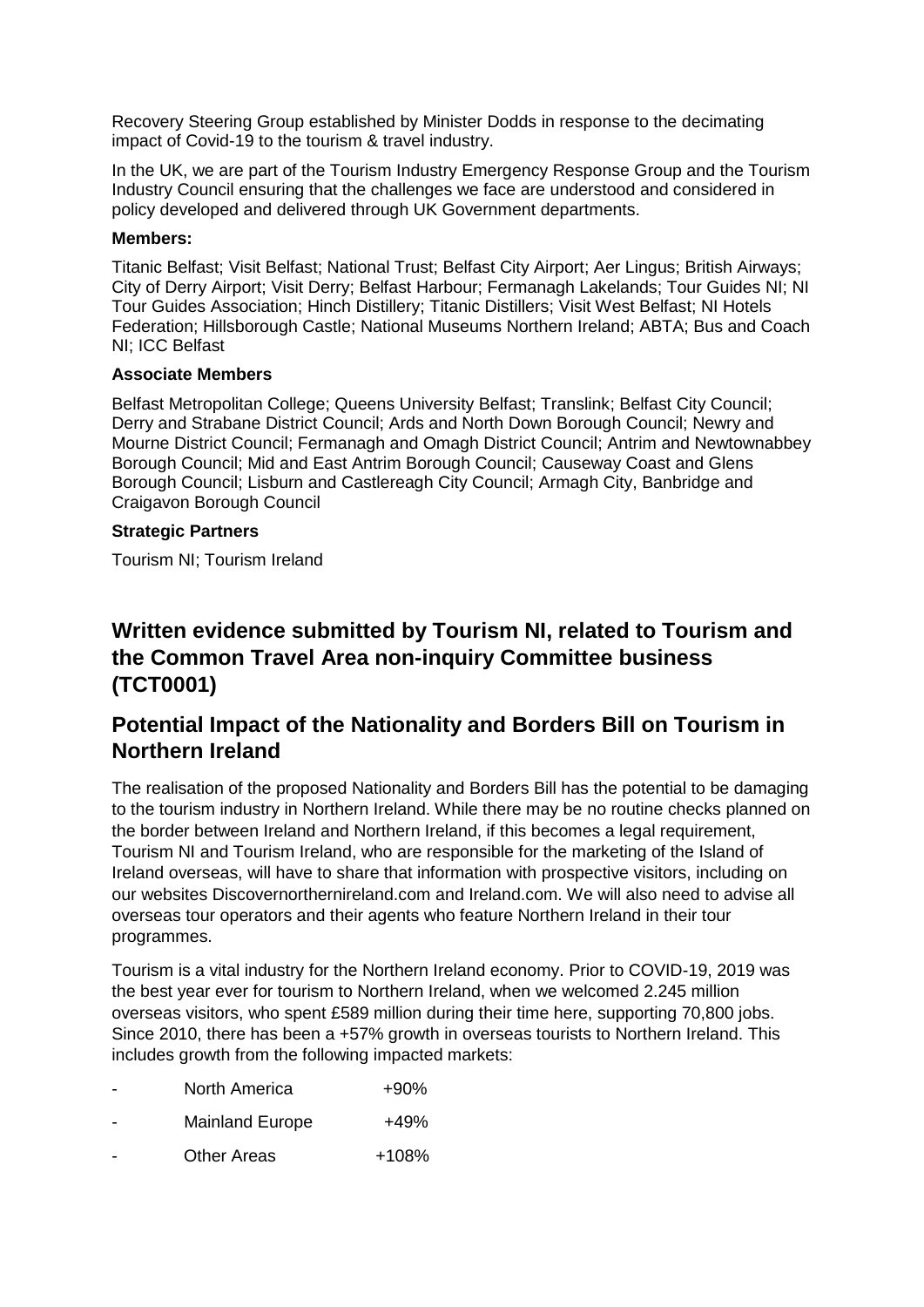Also since 2010, we have seen growth of +85% in overseas tourist revenue as follows:

| $\overline{\phantom{0}}$ | North America          | $+92%$ |
|--------------------------|------------------------|--------|
| $\overline{\phantom{0}}$ | <b>Mainland Europe</b> | +32%   |

Other Areas  $+85%$ 

The growth in this business has been hard won. We have had to overcome decades of negative international publicity about Northern Ireland and convince tour operators and agents who have been successfully selling traditional itineraries of the Republic of Ireland to include Northern Ireland within their programmes. The requirement for potential visitors to complete an ETA along with the added cost, irrespective of how quick and inexpensive that might be, will be a deterrent and will discourage people from travelling north of the border as part of their trip to the island of Ireland.

The majority of overseas visitors to Northern Ireland arrive on the island of Ireland via Dublin. Typically, amongst non-GB overseas tourists who travel to Northern Ireland (those that spend at least one night in Northern Ireland):

- 60% spend nights in both Northern Ireland and Ireland
- 13% spend nights only in Northern Ireland but access via a port in Ireland

Tourism Ireland research has continually confirmed that hassle and expense are key deterrents for travellers when choosing their holiday destination, therefore consumer perception on ease of travel is paramount. For example, Tourism Ireland and Tourism Northern Ireland's experiences on communicating the different Covid-19 entry requirements for the Republic of Ireland and Northern Ireland to tour operators, demonstrated that any additional administration resulted in cancellations and lost business.

The impact of introducing an ETA is not limited to potential impact on visitors from overseas, According to the Republic of Ireland's latest published Census of Population (2016), of the 4.76 million population, 535,475 were non-Irish nationals from 200 nations. Of these, 103,113 were from the UK leaving 432,362, representing 9% of the Irish population. This therefore reflects a significant proportion of the resident Irish population who could be directly impacted by the Bill if wishing or requiring to travel to Northern Ireland depending on their visa, work permit status etc.

Attracting visitors from the Republic of Ireland to Northern Ireland has not been without its challenges. In 2016 research undertaken by Tourism NI concluded that of all the short breaks taken by ROI residents on the island of Ireland, less than 3% were taken in Northern Ireland.

Over the course of the past 5 years that has risen to almost 9%, in part due to the ease of access to Northern Ireland during the pandemic period. Research undertaken in 2021 has shown that over 50% of those visiting NI from the Republic had done so for the very first time. Tourism NI believe that there is potential to grow this market further but requiring 9% of the population to be in possession of an ETA will act as a deterrent to that growth.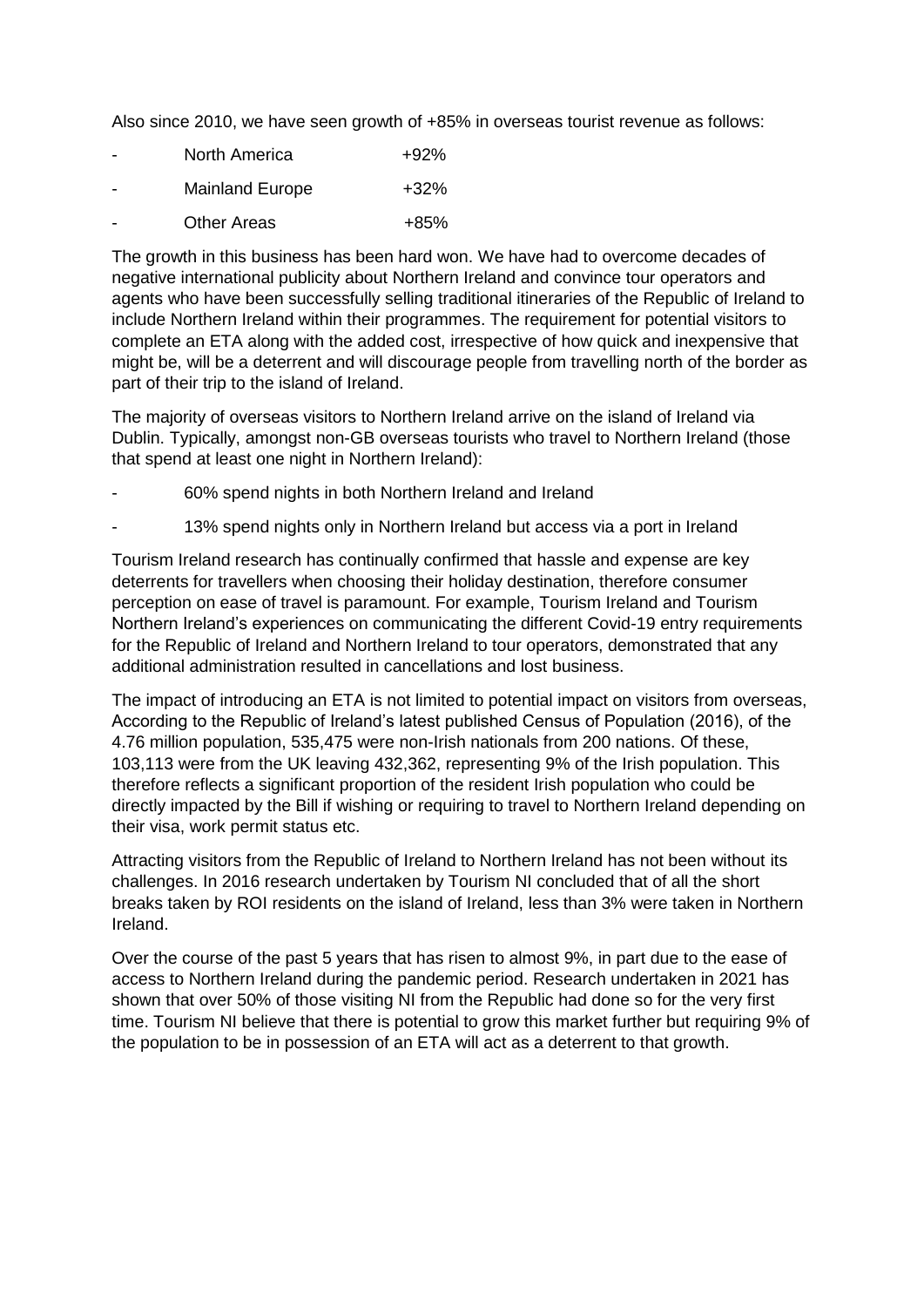# **Written evidence submitted by Tourism Ireland, related to Tourism and the Common Travel Area non-inquiry Committee business (TCT0003)**

# **Opening Statement by Tourism Ireland's Director of Corporate Services, Policy and Northern Ireland to the Northern Ireland Affairs Committee.**

### Introduction and background

TourismIrelandistheorganisationresponsibleformarketingtheisland of Ireland overseas as a leading holiday destination. Our principal objectives are to increase tourism to the island of Irelandand to support Northern Ireland torealise its tourism potential.Weoperate in over 21 markets around the world and roll out world-class global marketing campaigns for Northern Ireland and the island of Ireland. We work closely with Tourism Northern Ireland to ensure that our promotional themes align with their development priorities fortheindustry. This is a very integratedandcollaborativeapproach.

#### Importance of tourism to Northern Ireland

Tourism is a vital industry for Northern Ireland as it is a significant driver of economic growth. Prior to COVID-19, 2019 was the best year ever for tourism to Northern Ireland, when we welcomed2.245million overseas

visitors, who spent £589 million during their time here, supporting around71,000jobs.

Since Tourism Ireland came into operation in 2002, almost 32 million overseastouristshave come to Northern Ireland, whose visits have generated more than £7.2 billion generated for the Northern Ireland economy.Visitors fromnon-GBmarkets accountedfor 9.5million, or 30%, of those tourists and  $£2.7$  billion in revenue.

#### ImpactofCOVID-19ontourism

COVID-19 has had a significant impact on global travel and has presented a completely unprecedented and extremely series situation for our industry. Every destination across the globe has experienced theimpact of COVID-19 and now, as we emerge from the pandemic, is seeking its share of the recovery. The competition in the international marketplace to attract tourists is more challenging than ever. Keeping Northern Ireland front and centre in consumers' minds, and making it aseasy as possible for them to choose Northern Ireland, is therefore critical.

#### Nationality and BordersBill

As Tourism Ireland is responsible for promoting the island of Ireland –including Northern Ireland – overseas, we feel it is important that we voice our concerns about the impact this bill could have on overseastourism to Northern Ireland.

Although British and Irish citizens (in line with Common Travel Area principles), and non-British and non-Irish citizens who already have a visa for the UK or other kinds of immigration permission.willnot need anETA(ElectronicTravelAuthorisation),webelievetherealisation of this bill has the potential to be very damaging.Everyone outside the aforementioned categories will need to apply for an ETAbefore travelling to the UK, including for'local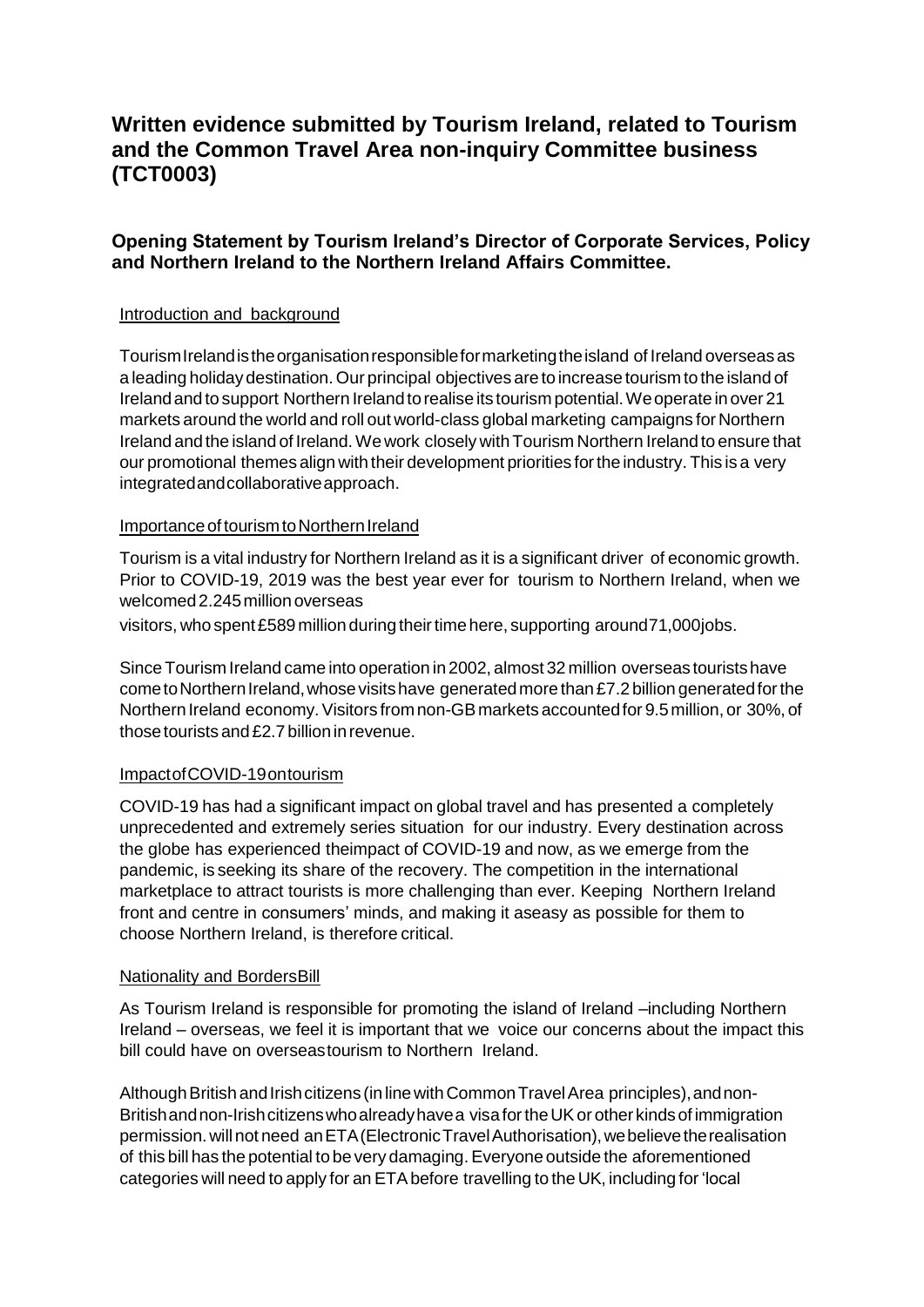journeys' from within theCTA. Forexample,aPolishcoachdriverlivinginCoLouthwhodrives coach tour groups from Dublin to Belfast would require an ETA to cross the border, in order to complywith the law.AFrench person working in a hotel inDerry-Londonderry,butlivinginCo Donegal,wouldrequirean ETAtogo towork.

Underthe proposed rules, any non-Irish / non-British citizen who is encountered by the authorities in Northern Ireland without an ETA or other permission to be in the UK would be committing a criminal offence andwouldbesubjecttoimmigrationenforcement.

While there may be no routine checks on the border between Ireland and Northern Ireland, if this becomes a legal requirement, Tourism Ireland will have to share that information with prospective visitors, including onourinternationalwebsite,Ireland.com.Wewillalsoneedto advise all overseas tour operators who feature Northern Ireland in their tour programmes.

The majority of overseas visitors to Northern Ireland arrive on the island of Ireland via Dublin. In 2019, most (62%) non-GB tourists came through the Republic of Ireland and their visits delivered£109 million to the Northern Ireland economy (or half of the non-GBrevenue). Twothirds, or 68%, of Northern Ireland holidaymakers from markets other than Great Britain use the Republic of Ireland as their point of entry (77% from North America, 68% from Mainland Europeand 54%from other areas). Infact, DublinAirport provides an alternative gateway to Northern Ireland, due to its proximity, share of Northern Ireland resident traffic and its route network, with direct flights from 180 locations.

Typically, the further a tourist travels to get to a destination, the longer theystayandthemore they spend. GB visitors to Northern Ireland have a shorter average stay (3.9 nights) and lower average spend (£253) than other tourists (5.4 nights and £281).

Having to apply online for pre-travel clearance in order to cross the borderwouldaddan unnecessarylayerofbureaucracyandcomplexity. TourismIrelandresearchhas continually confirmed that hassle and expense are key deterrents for travellers when choosing their holiday destination. For example, over the past two years, Tourism Ireland and Tourism NorthernIreland'sexperiencesincommunicatingthedifferent COVID-19entryrequirements fortheRepublicofIrelandandNorthern Ireland to tour operators demonstrated that any additional administrationresultedincancellationsandlostbusiness.

### MCCP research

Earlierthismonth,TourismIrelandcommissionedresearchtoassessthe awareness and perceived tourism impactof theproposedbill. The researchwas conducted byMCCPand involved interviews with both tourismindustryprofessionalsandoverseastouroperators.

The research showed that, although the cost of the implementation of the proposed bill is not yet known, the tour operators and industry foresee an immediate drop in visits to Northern Ireland, as it will bring increasedcostandadministrativeburdenswhichwillbepassedonto the traveller.

Northern Ireland, unlike other parts of the UK, relies more on non- domestic visitors and on visitorscomingviaDublinasthemaingateway. Northern Ireland is an important part of an itinerary but is not a stand- alonedestinationformany.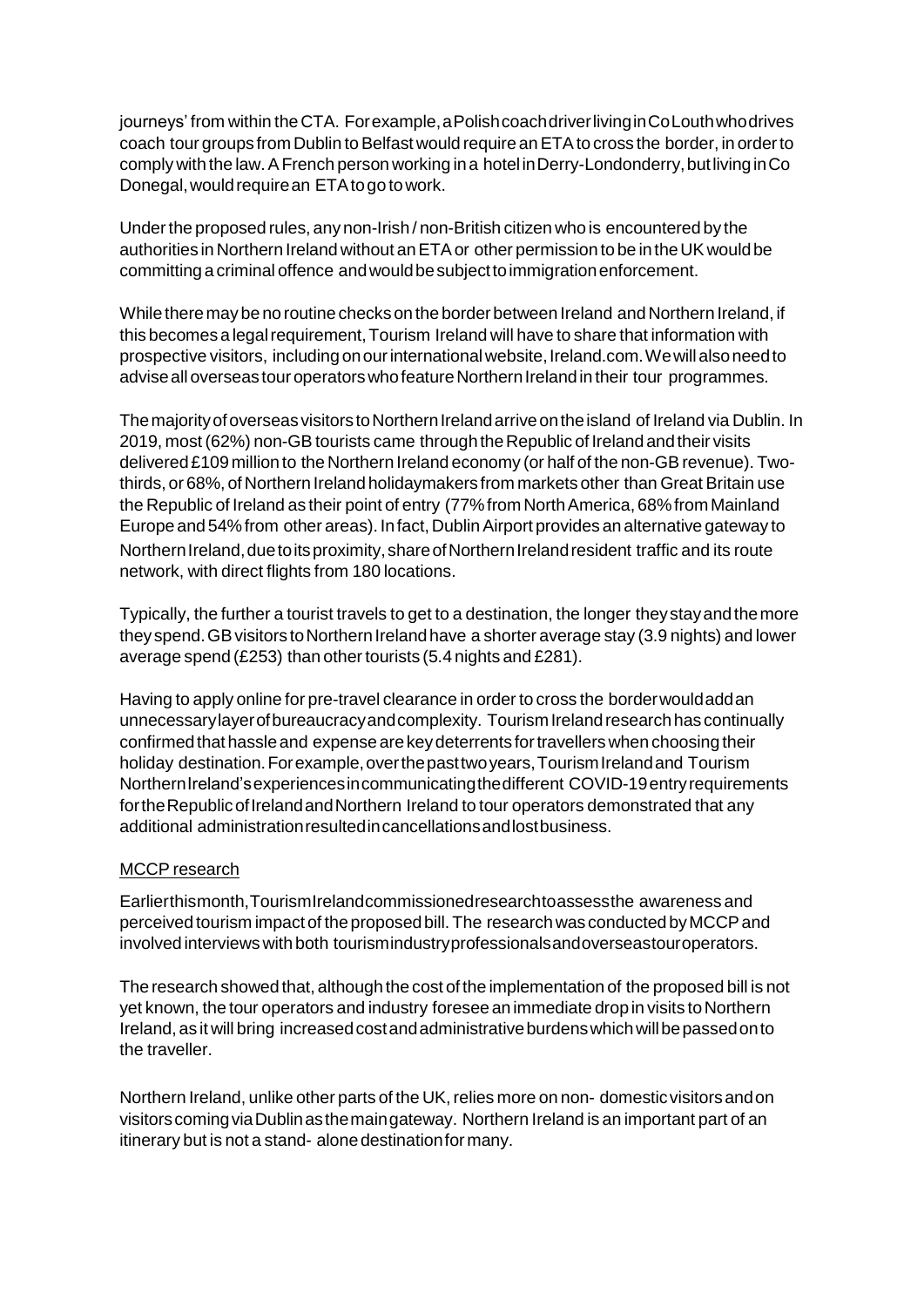Industryandtour operators interviewed forthis researchmade it clear that adding this barrier to a currently seamless offer is likely to strike Northern Ireland off itineraries. The 'unity' of the TourismIrelandbrand and island of Ireland proposition will be fractured after so much investmentandmanysuccessfulyears.

The proposed bill has the potential to damage our reputation. Among those interviewed, it is seen as a step backwards, at a time when tourism needs support and forward momentum. Northern Ireland will become more isolated and become a harder sell, as an ETA is seen as a border check. Tour operators will want to adhere to the law, even if it will not be border controlled, and it is feared that any news of potential arrests will present perceptions that it is unsafe and not easy to travel to Northern Ireland.

In addition, the bill is seen by the industry as an additional bureaucratic burden that does not give due consideration to the economic impact on Northern Ireland.

#### **Conclusion**

The realisation of the proposed Nationality and Borders Bill has the potential to be extremely damaging for overseas tourism to Northern Ireland. Our research highlights that there are significant concerns amongst industry and tour operators and certainty is urgently needed.

Since it came into operation, Tourism Ireland has invested over £1 billion in marketing the island of Ireland, including Northern Ireland, overseas. This investment – from the Irish Government and the Northern Ireland Assembly–has been made on the basis of unrestricted access across the island. If this bill is passed, the island of Ireland proposition will be fracturedafterso muchinvestmentandmanysuccessfulyears.

If thebill is passed, clear communication, clarity on its implementation andasimpleapplication processwillberequired.

I ask members of this committeeto considertherisks associated with this bill and look at mitigation options. It is vital for the future of theNorthern Ireland tourism sector that all efforts are made to keep travel from overseas as hassle-free as possible.

# **THE POTENTIAL TOURISM IMPACT OF THE PROPOSED UK NATIONALITIES AND BORDERS BILL (Presentation for Tourism Ireland by MCCP, the Independent Strategy Agency)**

### **1. BACKGROUND AND OBJECTIVES**

### RESEARCH OBJECTIVE

Assess the awareness and perceived tourism impact of the proposed UK Nationality and Borders Bill which includes the requirement for an Electronic Travel Authorisation (ETA) to enter the UK and Northern Ireland.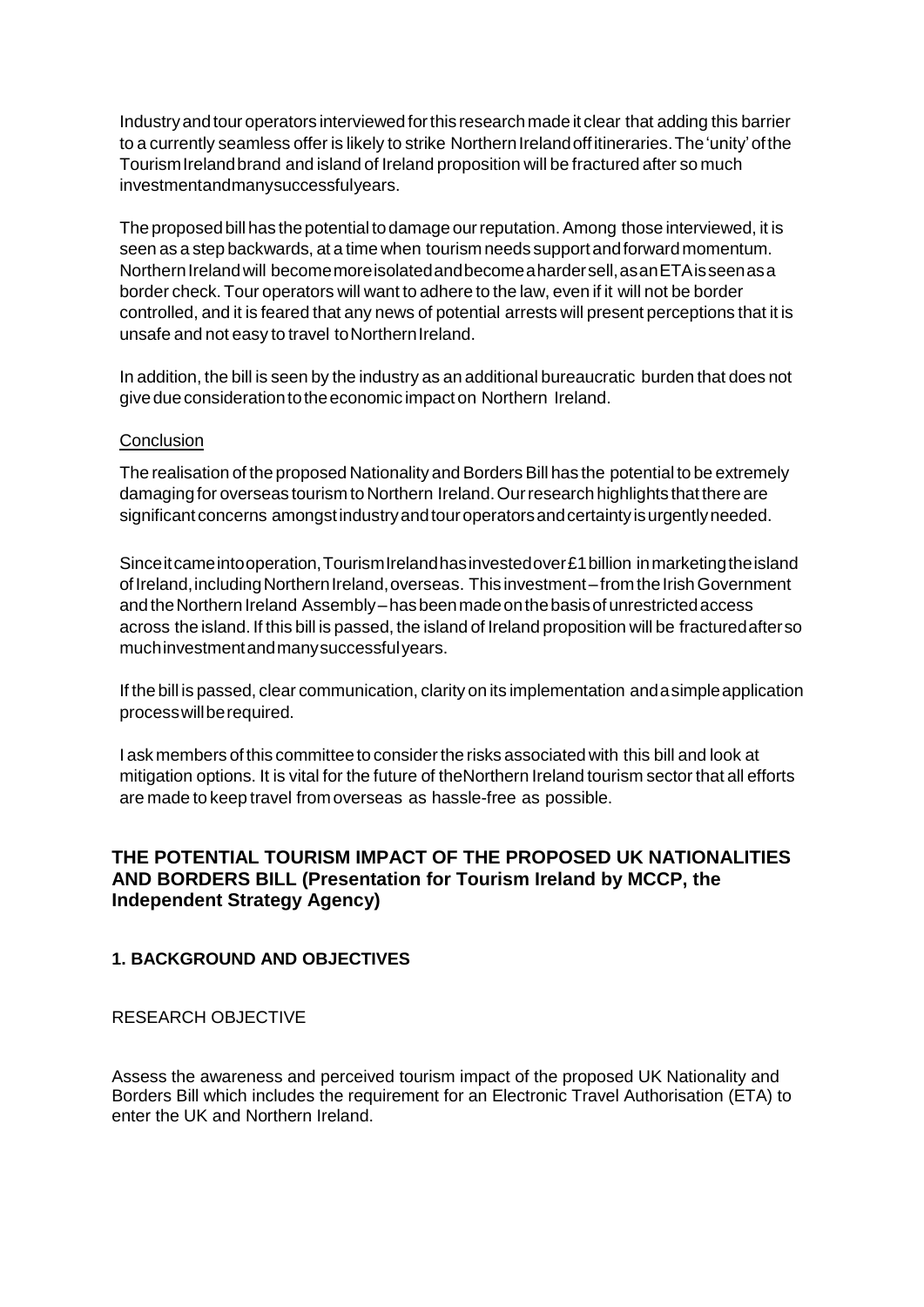Who we spoke to

- 12 x in-depth interviews (15-20 minutes)
- Across both industry and tour operators
- Locations in Europe and North America
- Conducted w/c 4thApril –12thApril 2022
- Moderators: Kay McCarthy and Richard O'Donnell

| <b>Number</b> | <b>Profile</b>        | <b>Location</b>  |
|---------------|-----------------------|------------------|
| 1             | Industry professional | Ireland          |
| 2             | Industry professional | Ireland          |
| 3             | Industry professional | Northern Ireland |
| 4             | Industry professional | Northern Ireland |
| 5             | Tour operator         | France           |
| 6             | Tour operator         | France           |
| 7             | Tour operator         | <b>USA</b>       |
| 8             | Tour operator         | Canada           |
| 9             | Tour operator         | <b>USA</b>       |
| 10            | Tour operator         | <b>USA</b>       |
| 11            | Tour operator         | Germany          |
| 12            | Tour operator         | Global           |

# **2. AWARENESS AND UNDERSTANDING**

# **LOW AWARENESS, CONTEXT IS AN INDUSTRY IN SEVERE RECOVERY MODE**

 *Now focussed and in recovery mode:* The tourism sector is in the midst of recovery in the wake of Brexit and Covid-19 disruptions, so not looking as far out as 2024, even though this will impact some travellers and operators very shortly. Some feel it is a bit under the radar.

 *Good news is required, not confusion or uncertainty*: An optimistic pressure now exists for success in 2023 and forecasting through to 2024/25 –but all *without* considering this Nationality and Borders Bill.

• The absence of detail on how it will work, how it will be managed, and associated costs is *adding more uncertainty* at a time where recovery and good news are needed.

• Industry experts appear more informed than tour operators of the Bill's existence and there is consensus between both groups that the **traveller is not at all aware of this change**.

• Several operators did not know much about it, apart from some communication from Tourism Ireland.

*"Tourism is so busy – planning ahead is key and this issue could be in danger of slipping through" (Industry)*

*"We need good news and clarity, more uncertainty is fuelling concern and this will impact on decisions today that are being made for 2024" (Industry)*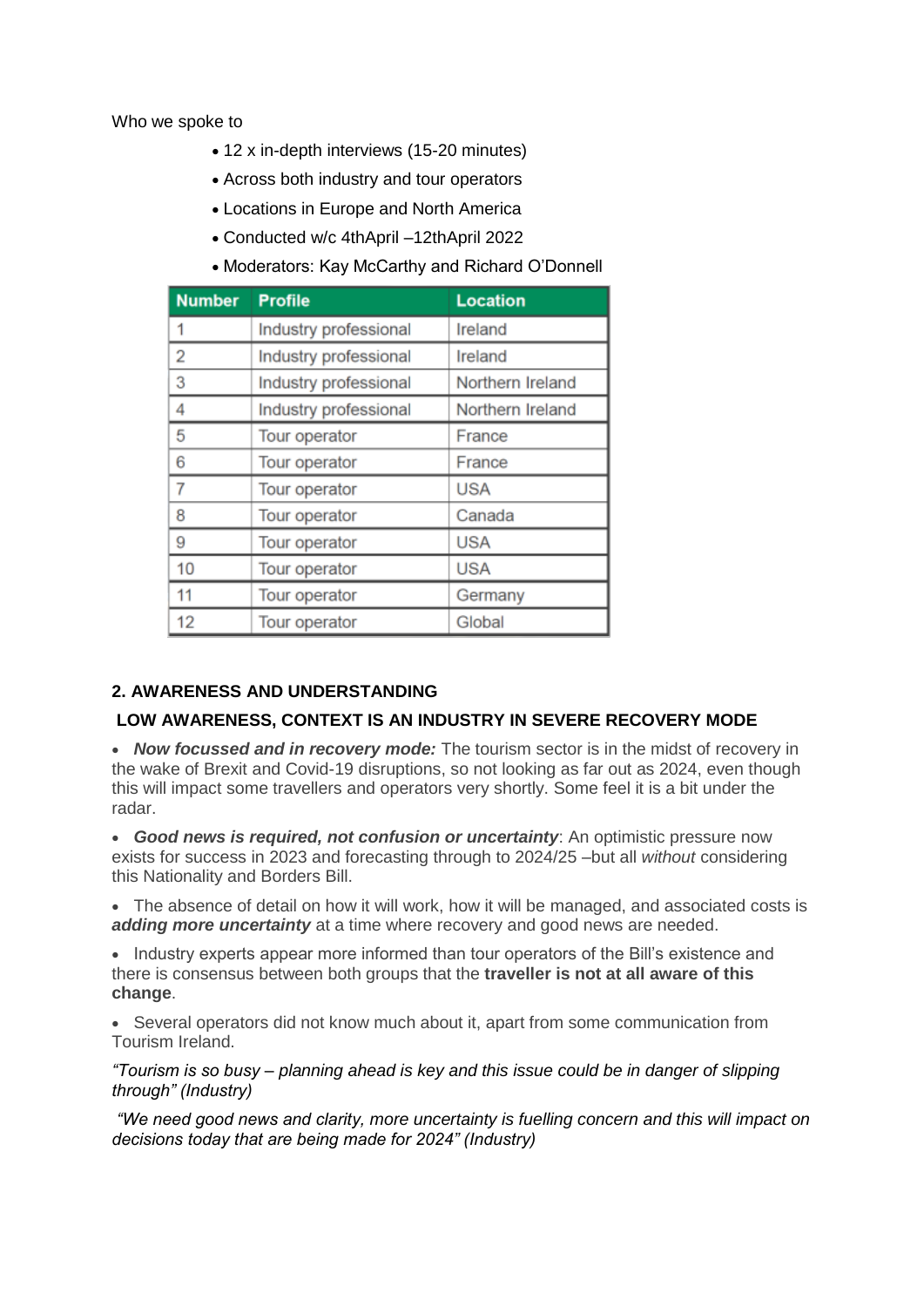### **THE BILL IS VIEWED AS A DEVASTATING MOVE FOR TOURISM ON A NUMBER OF LEVELS**

 The economic impact: Even though the cost and implementation plan is not known, tour operators and industry foresee an immediate drop in visits to Northern Ireland, as this regulation will bring increased cost and administrative burdens which will be passed on to the traveller.

 Northern Ireland, unlike other parts of the UK, relies more on non-domestic visitors and on visitors coming into Ireland via the Dublin as the main gateway.

 Northern Ireland is an important part of an exciting itinerary but is not a stand-alone destination from many.

 Adding complexity: Adding in a barrier to a seamless offer is likely to strike Northern Ireland off an itinerary as it is often a one or two-day trip for many. For some (e.g. long-haul travellers who include Ireland as part of a European trip), the island of Ireland could be struck off, as it will increase the cost and hassle of the trip and make it less competitive versus other European destinations.

*"Exceptionally detrimental, this is a shame, we're only growing back business post-Covid " (Tour operator)*

*"Island of Ireland has a great proposition – now people may have to forgo the North, this will have an impact on visitor numbers and the overall proposition will also suffer" (Industry)*

# **TOURISM IRELAND'S BRAND AND REPUTATION WILL BE UNDERMINED**

 ETA/Bill creates a marked difference between visitor requirements from one tourism market and another. Ireland being sold as an inclusive, single destination will be compromised.

 Tourism Ireland's work along with Tourism Northern Ireland has been successful in the promotion and development of iconic attractions. It is felt that this work (investment) will be undermined by the introduction of the border bill, as it will put a barrier in place for both travellers and operators. It is seen as a step backwards at a time when the tourism industry needs support and forward momentum.

 Ease of travel is a key benefit for operators to promote and to travellers who want to get more options for their stay. This will no longer be the case.

 Tour operators will want to adhere to the law, even if it will not be border controlled, and it is feared that any news of potential arrests will present perceptions that it is unsafe and not easy to travel to Northern Ireland.

*"We have been successful in promoting the Island of Ireland as one beautiful place with many different attractions, this will put a barrier for the traveller, they want the opportunity to visit all of it" (Tour operator)*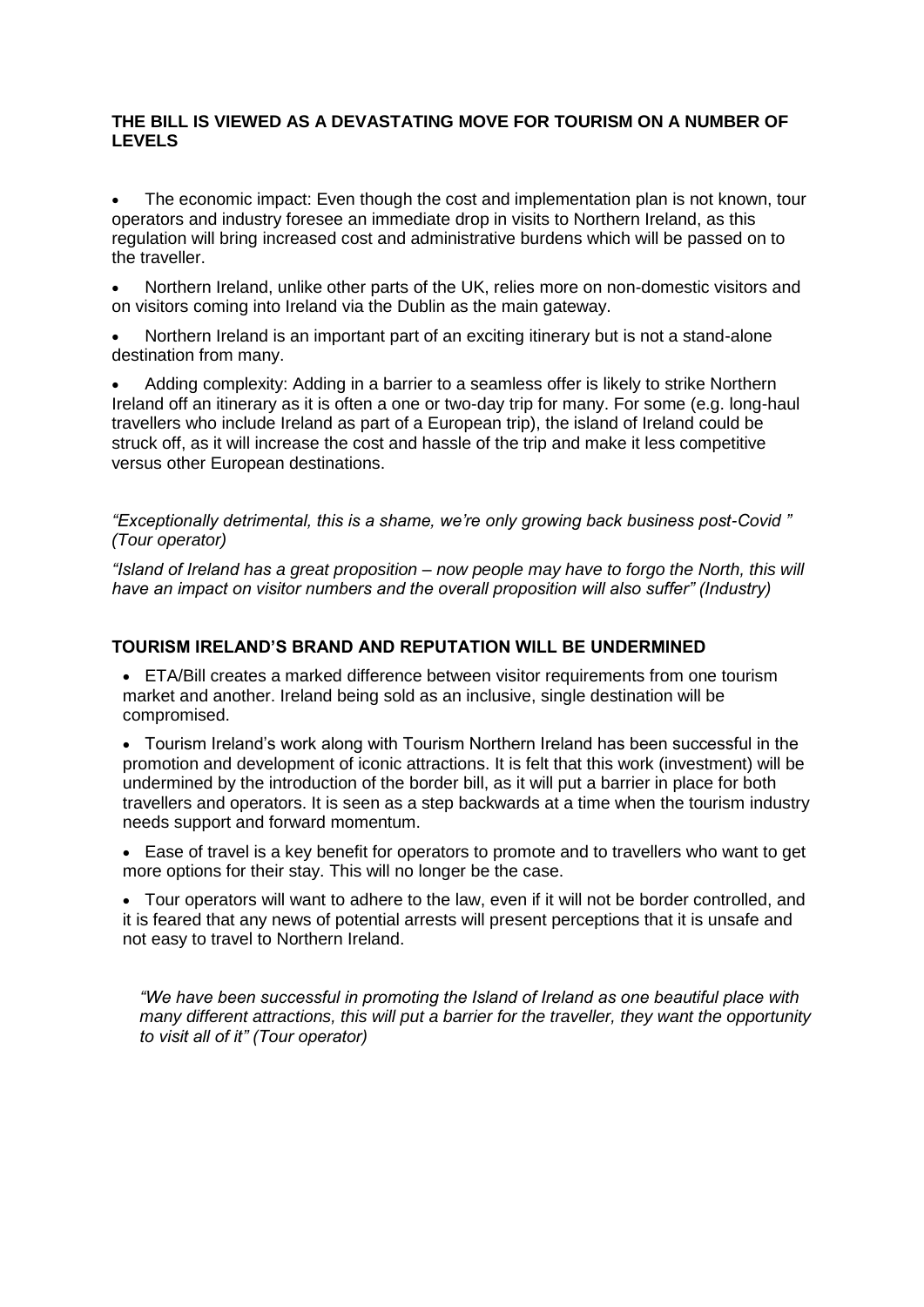# **DIVERGENCE OF REGULATIONS WILL BE DIVISIVE BETWEEN TOURISM MARKETS, IMPEDING EASE OF CROSS SELL**

REPUBLIC OF IRELAND - may be more insulated from the Bill impact:

- Main focus destination –larger offering, longer stays
- Tourists often holiday close to where they arrive
- FU travel freedoms
- Currency convenience
- Longer tourism history –but less of a diversified offering without Northern Ireland

NORTHERN IRELAND - Northern Ireland will become a more difficult sell:

- Minor/short stay destination easy to ignore by travellers
- Tour operators may reduce promotion of NI
- $\bullet$  Electronic border = unwelcome psychological barrier
- Resurgence of unpleasant Troubles' memories and safety issues
- Currency difference
- Unravelling of all island co-operation benefits

# **BILL IS SEEN AS A BUREAUCRATICAL BURDEN WITHOUT DUE CONSIDERATION OF ITS ECONOMIC IMPACT ON NI**

- Tour operators distinguish between the appeal of visiting a country and the administration negatives that authorities may impose
- Ireland-Northern Ireland destination is unique and operational ease is important to successful collaboration and the tourism experience
- Some European operators still maintain frustration towards Brexit and see this Bill as a further political hindrance for the sector
- If the ETA requirement does not equate to a request (an actual border check), it becomes a pointless (and costly) obligation
- Tour operators fear the UK is attempting to enforce illogical tourism procedures in Ireland disguised as migration/asylum control plans

### *"The UK just wants money from everywhere, money grabbing, which it must do when it has isolated itself from Europe" (Tour operator)*

*"Bad thing, Brexit has not been a good point, French have got attitude to travel to places that are safe and easy… this ETA is not a good way" (Tour operator)*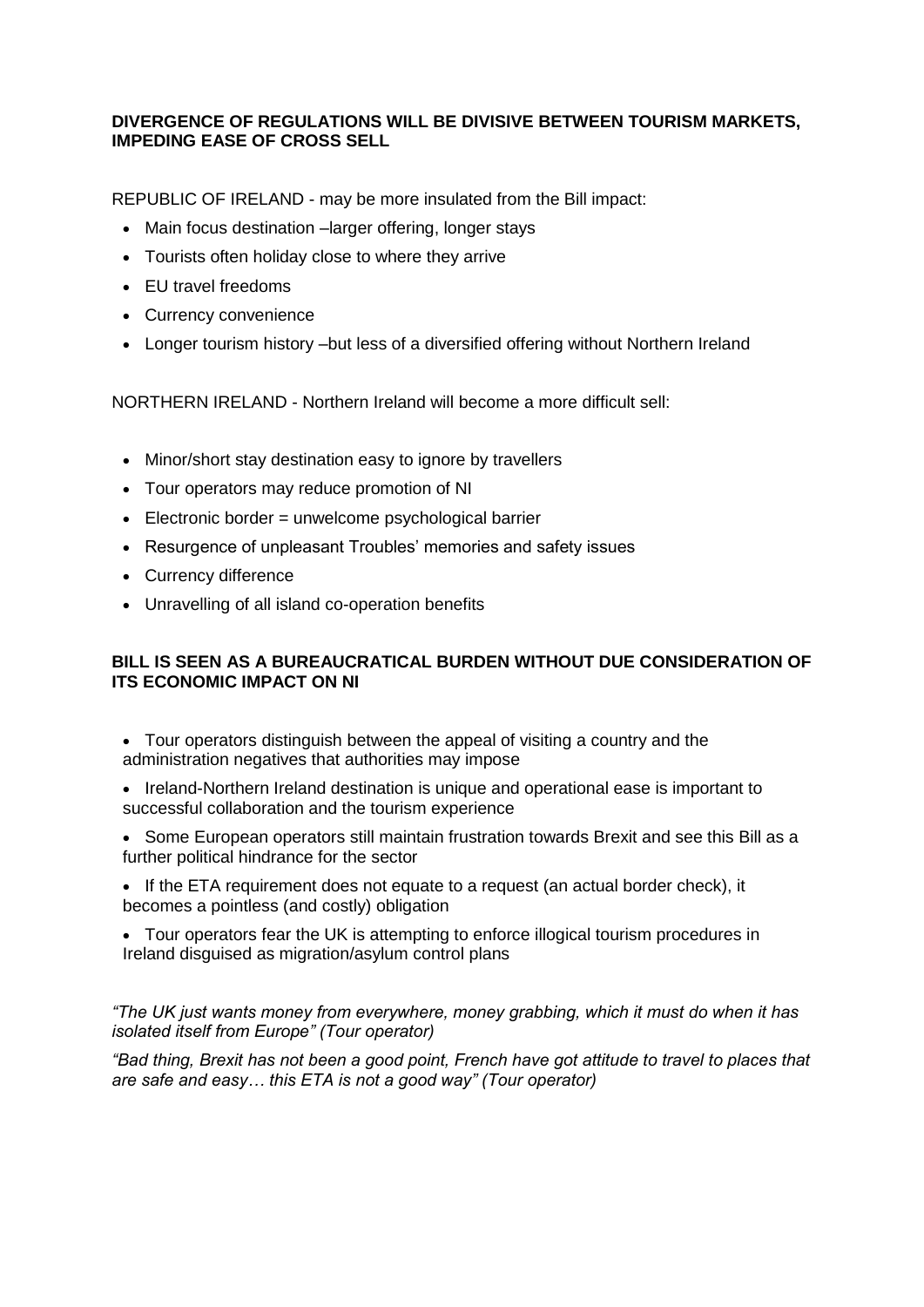# **3. THOSE THAT WILL BE IMPACTED MOST**

# **PERCEIVED IMPACT ON JOURNEY TYPE**

- EUROPEAN: Potential for significant impact
- SPONTANEOUS: Potential for significant impact
- LONG HAUL: Potential for moderate impact

# **EUROPEAN VISITORS ARE BETTER POSITIONED TO CHOOSE ELSEWHERE**

Tour operators view the European tourist market as very competitive for Ireland

• As there are currently no 'close' European destinations with such a proposed ETA process, any additional administration provides an easy reason to choose an alternative 'sunnier place to visit' instead

• In addition, proportionately, Europeans will find it difficult to justify an ETA fee on top of a cheap flight for a short break

**Bitterness still exists for some Europeans towards Brexit and the UK authorities'** approaches to doing business and travel; another barrier is not a helpful move

*"While cost of this ETA is as yet unknown, it would be difficult to proportionately justify such a cost against an inexpensive flight for a weekend to Belfast" (Tour operator)*

# **SOCIAL, SPONTANEOUS AND SHORT- TERM TRAVEL WILL BE PROHIBITIVE**

- Spontaneity of travel from the Republic to Northern Ireland will be immediately affected
- The notable 9% of Irish residents, but non-citizens, that want to travel to Northern Ireland will be affected
- last minute weekends away to Northern Ireland or concerts for non-Irish/non-UK passport holders are expected to be too complex under ETA, to make it worth it
- Tour operators will be prohibited from taking spontaneous advantages for their customers, on events, special offers north of the border

*"For tourists that want to travel on a whim to Northern Ireland, it will have a massive impact on this." (Industry)*

# **ETA** *COULD* **BE MORE MANAGEABLE WITH LONG-HAUL TRAVEL**

Tour operators in locations such as North America are somewhat more accepting of this proposed policy, once it is within reason in terms of cost, online process etc.

- Long-haul destinations are part of a more involved travel booking process including other 'paperwork' elements, all of which are usually planned well in advance
- This new authorisation completion could become just a small part of the bigger process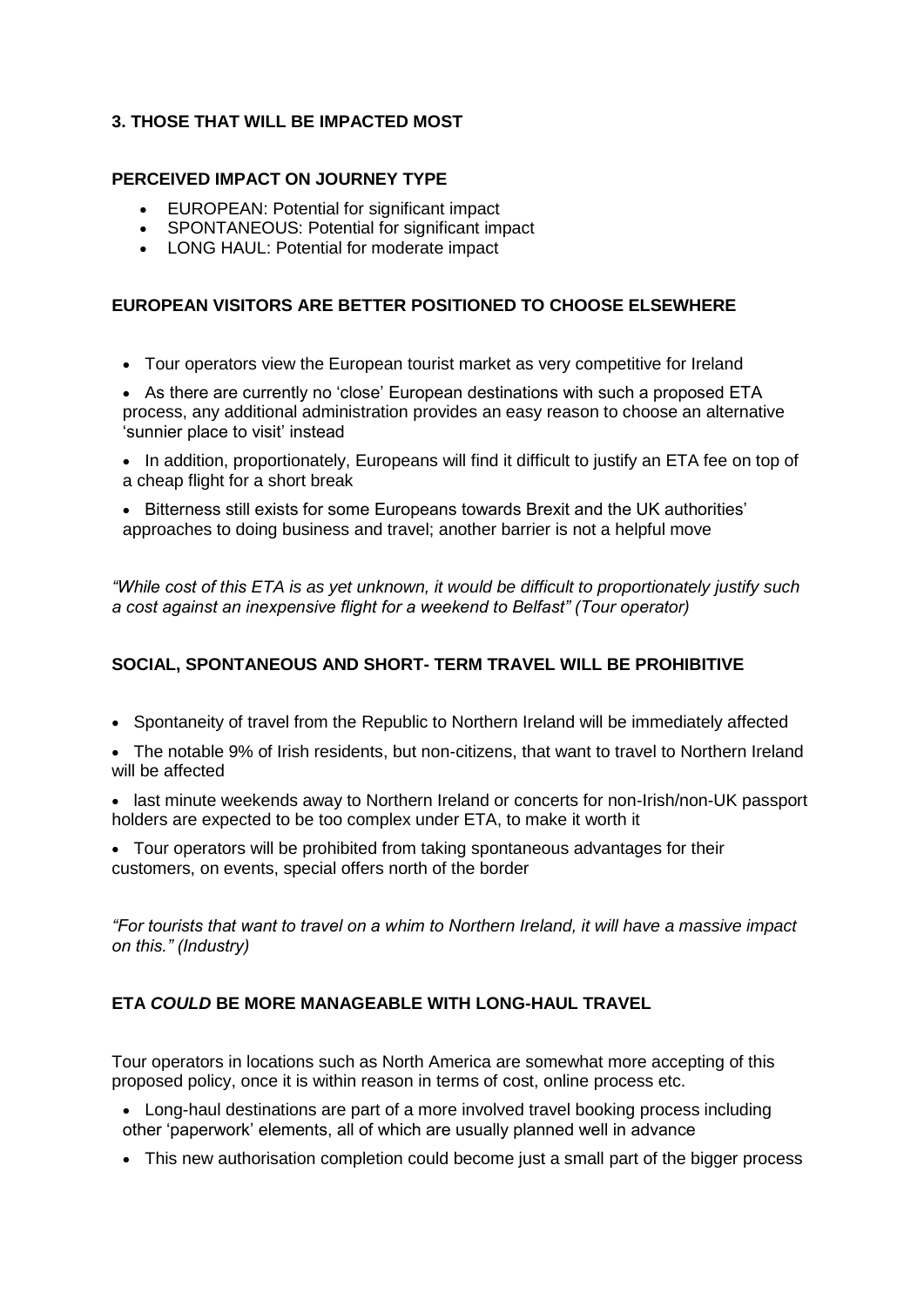• However the irrational requirement for an ETA vs 'no request' at the destination (no actual border checkpoint), is expected to drive complaints over the actual logic of the system and may deter travel in the end

*"For long haul travel, tourists are used to filling out a lot of forms so this will probably end up being just another thing to do" (Tour operator)*

### **PERCEIVED NEGATIVE IMPACT ON TRAVELLER TYPE**

- FAMILIES: Unjustified (multiple) expense and effort
- OLDER TRAVELLERS: Anxiety and unnecessary hassle
- BUSINESS TRAVEL: Uncertainty and doubt
- OPERATORS: Complexity, increase costs and admin

# **FAMILIES WILL BE EXPOSED TO UNJUSTIFIED EXPENSE AND EFFORT**

• Identification cards' option for EEA citizens for cross-border travel is a clear advantage for practical and cost-conscious families

- Whether from Europe or elsewhere, any additional cost in multiples for a family trip, is a psychological barrier to travel
- Northern Ireland has a smaller tourism offering so an easily avoidable destination if such a short trip proportionately does not justify the expense or hassle of an ETA
- Families (particularly European) will favour the Republic of
- Ireland over Northern Ireland; or the Schengen zone

*"You are forcing families to pay unnecessary money … multiple ETA fees add up for a family" (Tour operator)*

# **OLDER TRAVELLERS VULNERABLE TO ADDITIONAL REQUIREMENTS**

- Older travellers benefit and rely on the security, re-assurance and convenience of using tour operators
- Additional costs or processes will need to be carefully managed with, and communicated, to these more anxious customers
- More paperwork or a new online task pre-travel, may encourage older travellers to avoid this destination in order to avoid the uncertainty and anxiety

*"What happens if an older traveller hasn't completed it correctly or forgotten to do it, it would create a lot of anxiety on their trip if they realised they didn't have it when we were crossing the border " (Tour operator)*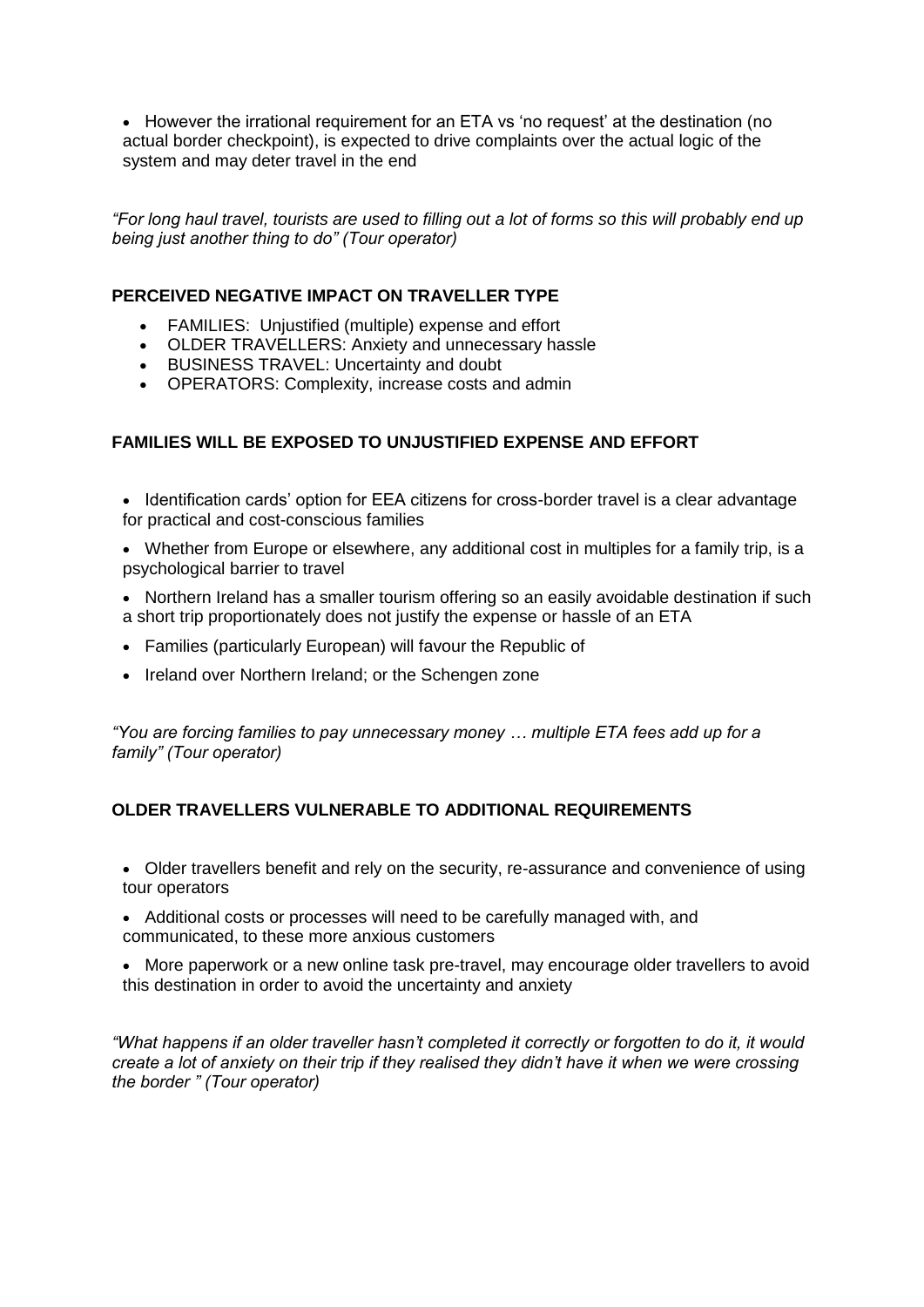# **ETA COULD BE VERY DAMAGING TO BUSINESS TRAVEL**

• For companies booking business conferences, an additional requirement like this would be a significant deterrent for fear of those attending being unaware of this requirement

• Additionally, business travellers in general are extra sensitive to additional requirements and hassle and ease of travel and doing business takes priority for them

• Again, this ETA in conjunction with continuing Brexit bitterness may endorse a business decision to travel elsewhere

*"Business travellers are very sensitive to any additional requirements, they are more sensitive to the pain of organising a trip than most" (Industry)*

# **SIGNIFICANT CONCERNS EXIST FOR TOUR OPERATORS**

• The existing challenging labour market often requires non-CTA citizens to be responsible for both planned and un-planned cross- border travel. A new layer of costs and a procedure will need to be included by employers and tour operators to continue to include these workers on cross-border travel

• The introduction of an ETA will introduce unnecessary hassle for tour operators where passengers will seek information and guidance from their already stretched teams

• It is likely tour operators will start to bypass quick trips to Northern Ireland on their scheduled tours and potentially avoid promoting Northern Ireland in certain instances to avoid the hassle of tourists having to apply for an ETA

*"For quick stops in the North, we would start to bypass these on our tours to avoid the hassle" (Tour Operator)*

# **4. SUMMARY**

### **IN SUMMARY:**

1. There is undoubtedly poor awareness of this Bill, which is concerning for tourism as it will most likely change traveller behaviour, negatively affect Northern Ireland and cause wider economic implications

2. The 'unity' of the Tourism Ireland brand and island of Ireland proposition will be fractured after so much investment and many successful years, where Northern Ireland's offering (albeit on a smaller scale) has become valuable

3. Northern Ireland will clearly become more isolated and become a harder sell; as an ETA is seen as a border check (even if it may not actually be requested which also causes frustration and confusion)

4. The assumed similarities to ESTA and the PLF forms will increase operational pressures (including cross-border worker concerns), costs and force product offering changes for tour operators etc.

5. Those travellers that can find easier and affordable alternatives – such as families, older visitors, business travellers, short-haul/European markets – are expected to vote first 'with their feet'

6. FIT (independent) travellers will also be impacted and will require more advanced communication to ensure they are aware of requirements